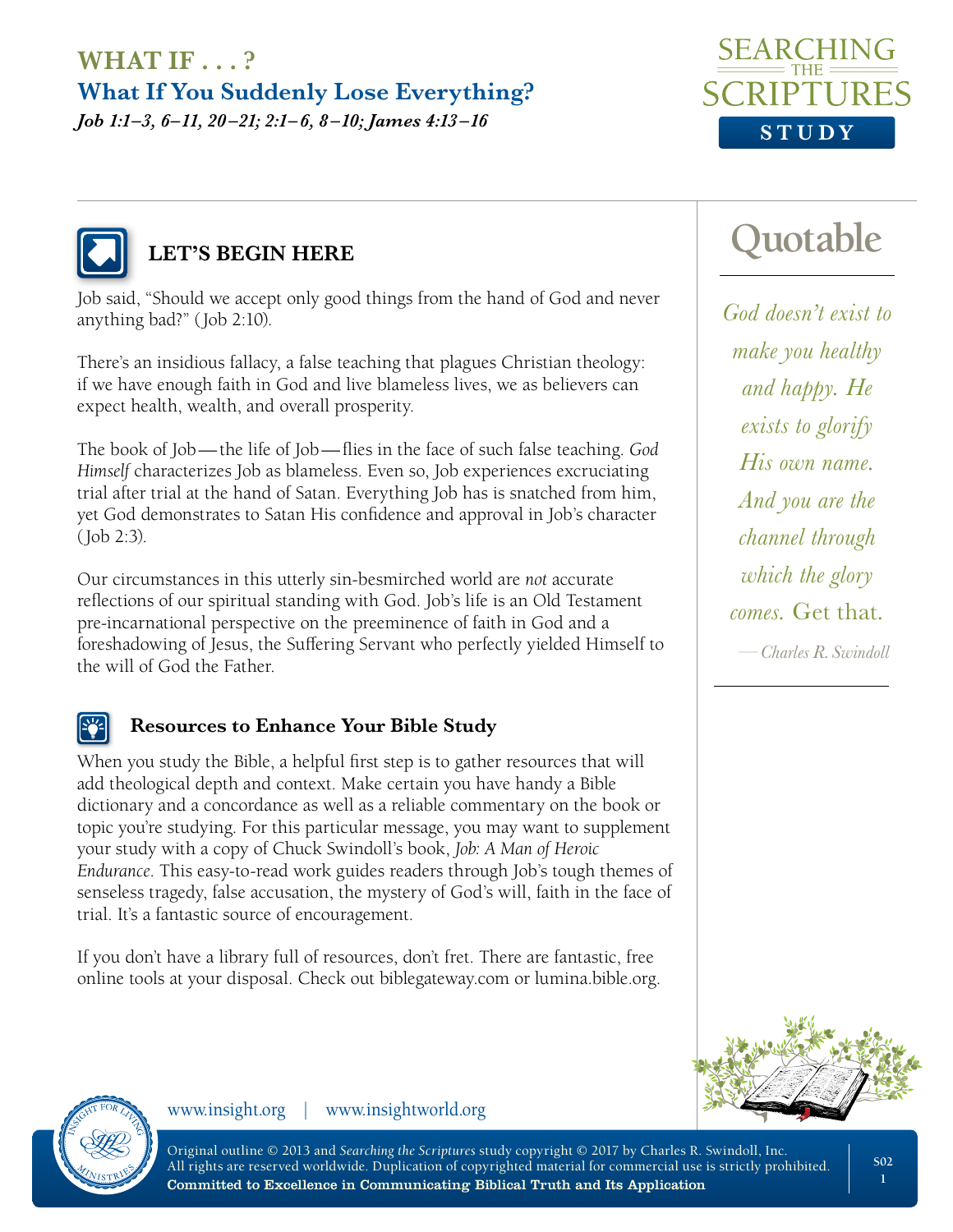

Reading different Bible versions can help you glean fresh perspectives from the same passage. If you don't have different versions handy, use biblegateway.com or biblestudytools.com.

#### *Searching the Scriptures in Job*

When you survey the shelves of the many genres of biblical literature, you discover that Job belongs in the category of literature known as poetry. Also included in that category are the books of the Psalms, Proverbs, Song of Solomon, and Ecclesiastes. When studying a passage of Scripture in one of the poetry books, it's important to pay close attention to dialog, repeated patterns, imagery, and figures of speech. Though Job appears in narrative form (basically telling a story), the writer used poetic forms to emphasize meaning. A Bible commentary on Job is an excellent place to start as you explore this fascinating genre of biblical literature.



#### **YOUR TURN IN THE SCRIPTURES**

It's your turn to use the *Searching the Scriptures* methods—*observation*, *interpretation*, *correlation*, and *application*. *Pray* for the Holy Spirit's guidance.

#### **Observation: What Do You See?**

*Observation* is a critical beginning technique you can use to put together the pieces of a passage of Scripture. Paying attention to Job 1 and 2, make some initial observations about what you see; for instance, *are there any repeated words? Did the narrator use any connecting words that offer clues into what he was emphasizing?*

Use the space below to record your observations and discoveries as you look closely at the text. Remember: look for repeated words, commands, questions, emphatic statements, images, or figures of speech. Your notes can be specific and detailed as you examine the passage.



www.insight.org | www.insightworld.org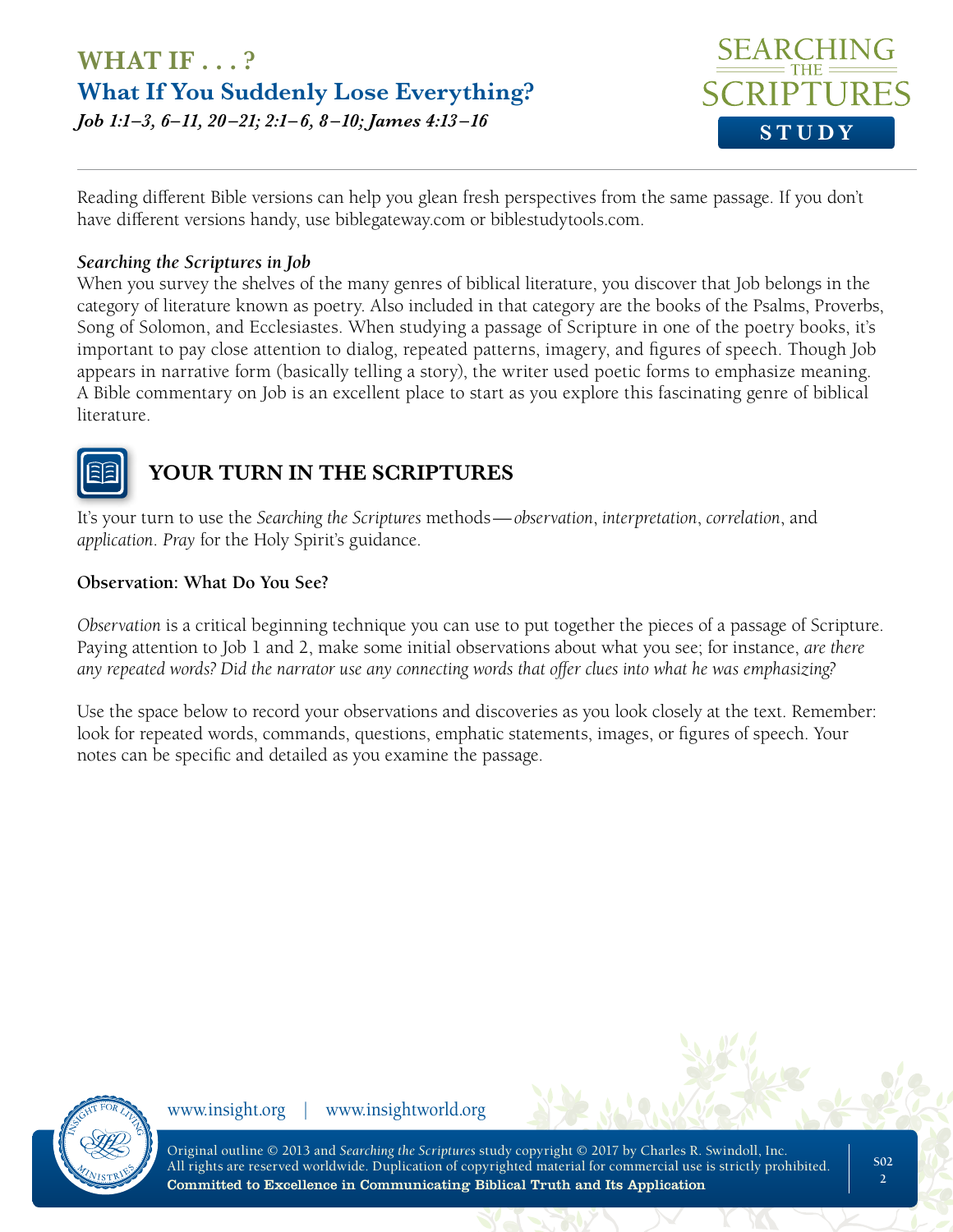

#### **Interpretation: What Does It Mean?**

What does the name "Job" mean? How does this name align with the subject matter of Job 1 and 2? (HINT: This would be a good time to look up *Job* in your Bible dictionary. Read the material presented there to get a wider feel for the kind of literature this book represents and the cultural background surrounding this epic story. Make some notes!)

Read Job 1:1–4, and list the characteristics the narrator uses to describe Job.

Read Job 1:8 and 2:3. How does God describe Job?

Describe in your own words how Satan views Job's faith in contrast to God. Finding this section of Scripture in a Bible commentary and reading about the dialogue between God and Satan will provide valuable insight as you seek to interpret its meaning.

Paraphrase Job 2:10 in your own words.



www.insight.org | www.insightworld.org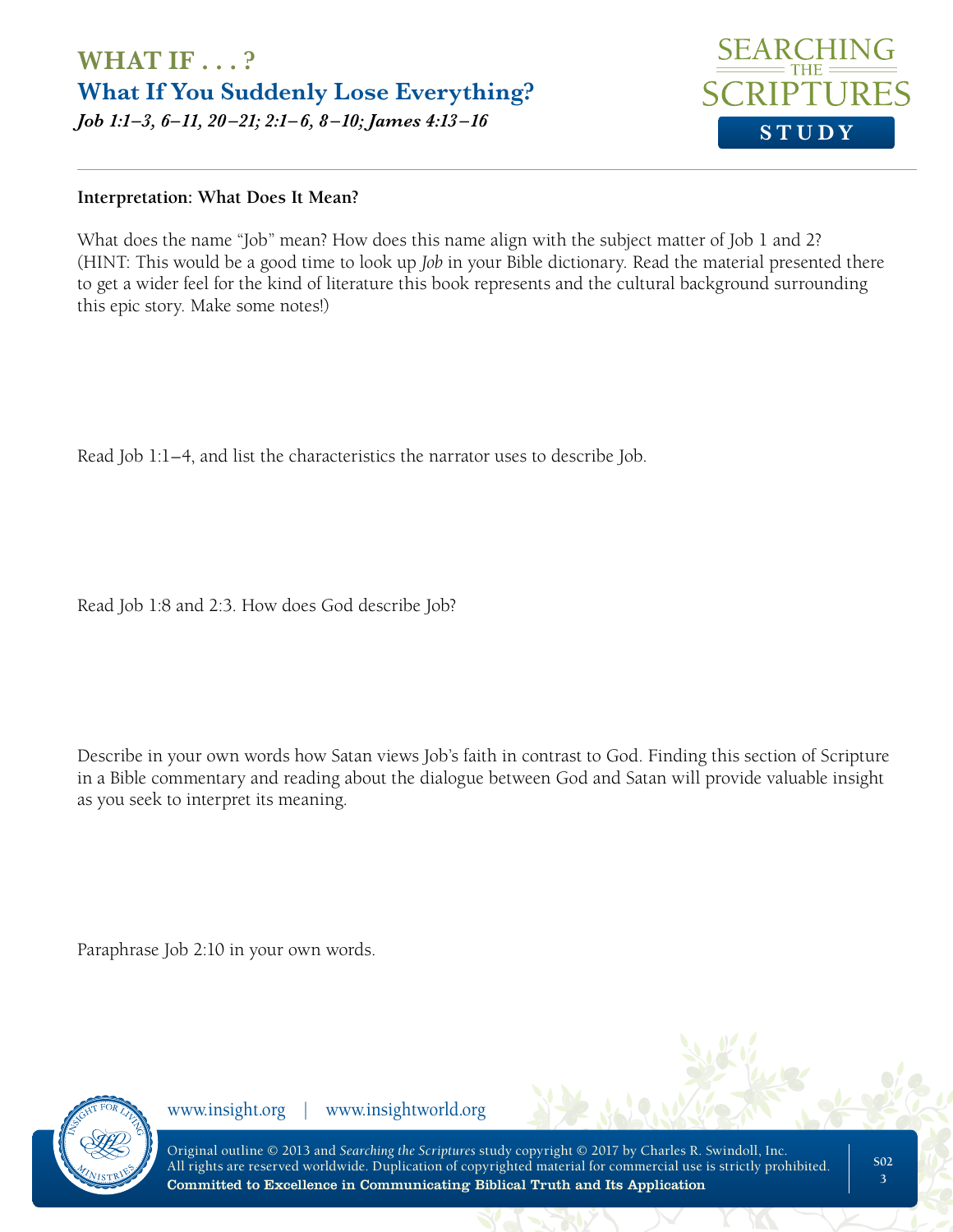

#### **Correlation: How Does It Compare?**

Read the following passages, and write a note or two on how they help confirm the meaning of Job 1–2. If another passage of Scripture comes to your mind, write that one down in the margin and include that in your study.

Genesis 50:19–20

Isaiah 53:3–12

John 9:2–3

Romans 5:3–5

2 Corinthians 1:6–7

Hebrews 5:8



www.insight.org | www.insightworld.org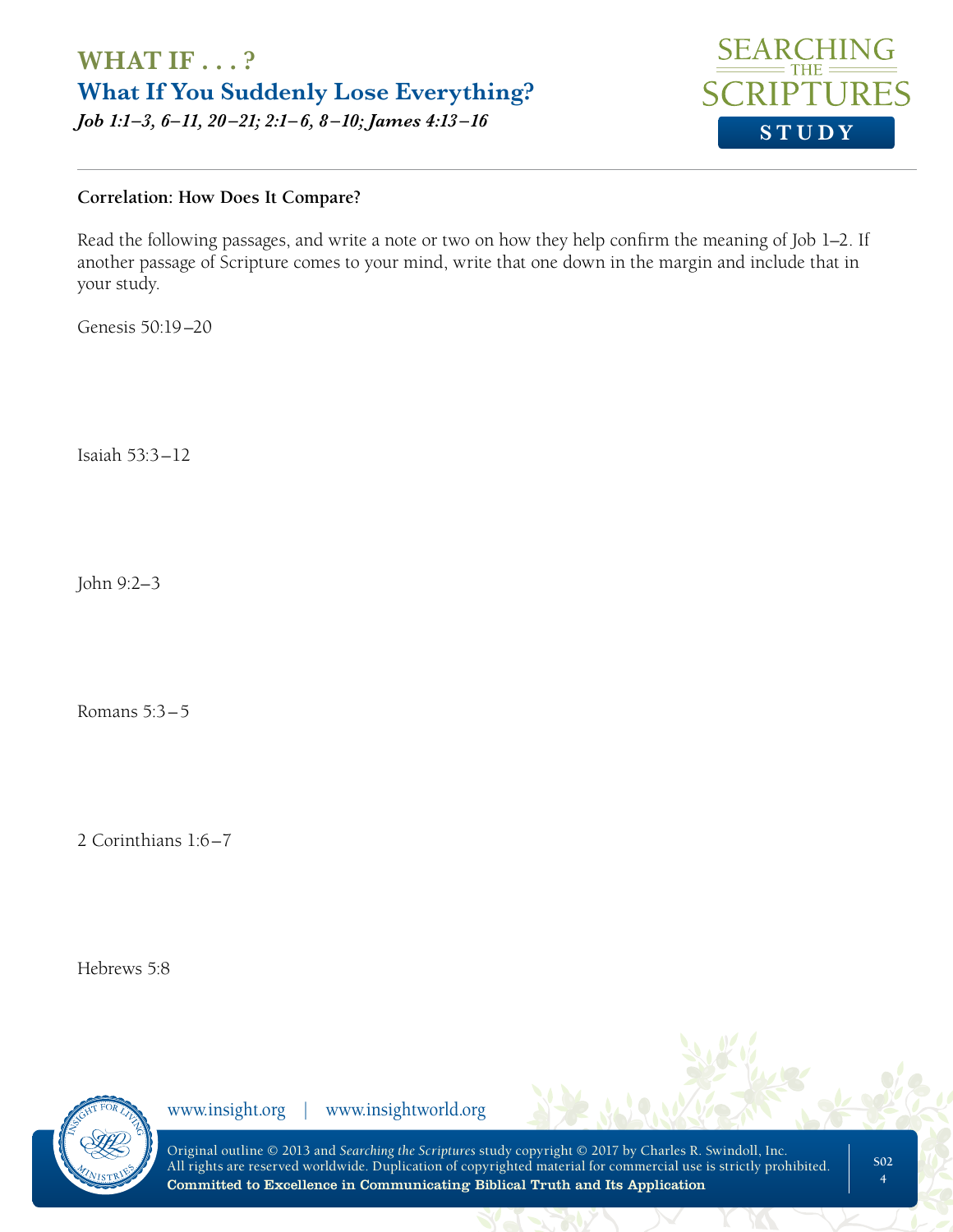

James 1:2–4

James 4:13–16

#### **Application: What Difference Does It Make?**

In his message, Chuck highlights four questions to ask yourself in preparing your heart for perseverant faith in God during times of great loss. We encourage you to pray and thoughtfully answer each question:

*What kind of person are you becoming?* Are you cultivating dependence on God? How do you handle life's tests?

*What do you see in the future?* How can you make James 4:13–16 a part of your planning?

*Can you discern good advice from bad?* In times of trial, people will give you all sorts of advice. Do you have a good truth filter?



www.insight.org | www.insightworld.org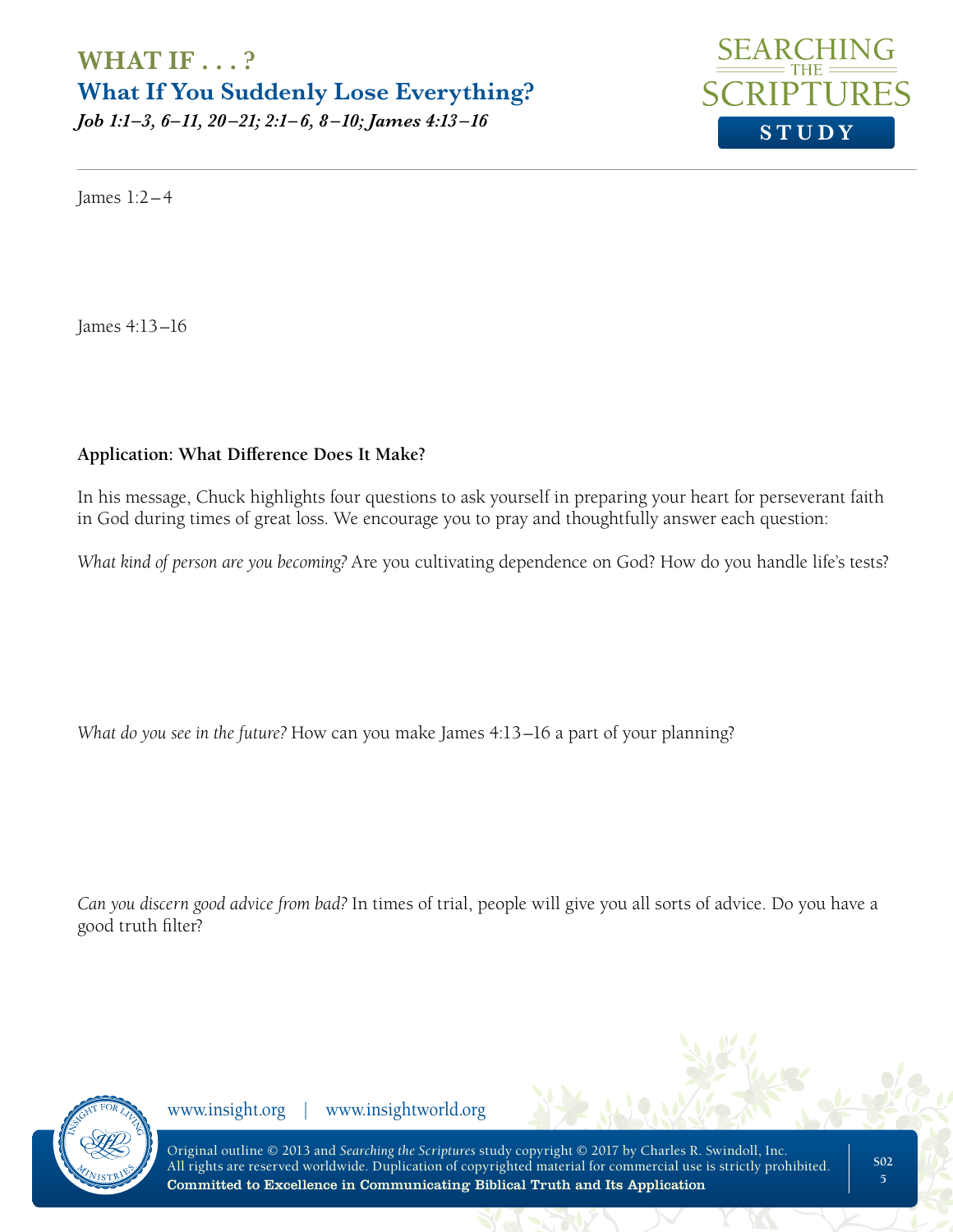

*How will you respond to suffering?* Will you grow bitter and angry? Or will you give yourself space to grieve and still trust and worship God?

In the space below, write out a few specific personalized applications to what you have studied in Job 1–2.



## **A FINAL PRAYER**

*Lord of heaven and earth, I submit my life to You. I don't know what will come tomorrow or even at the next moment . . . but I do know that I live to glorify You. Help me to overcome my unbelief and shore up my perseverance, even in the midst of suffering. Help me to lean on You when I don't understand the whys of life. In Your Son's name, amen.*



www.insight.org | www.insightworld.org